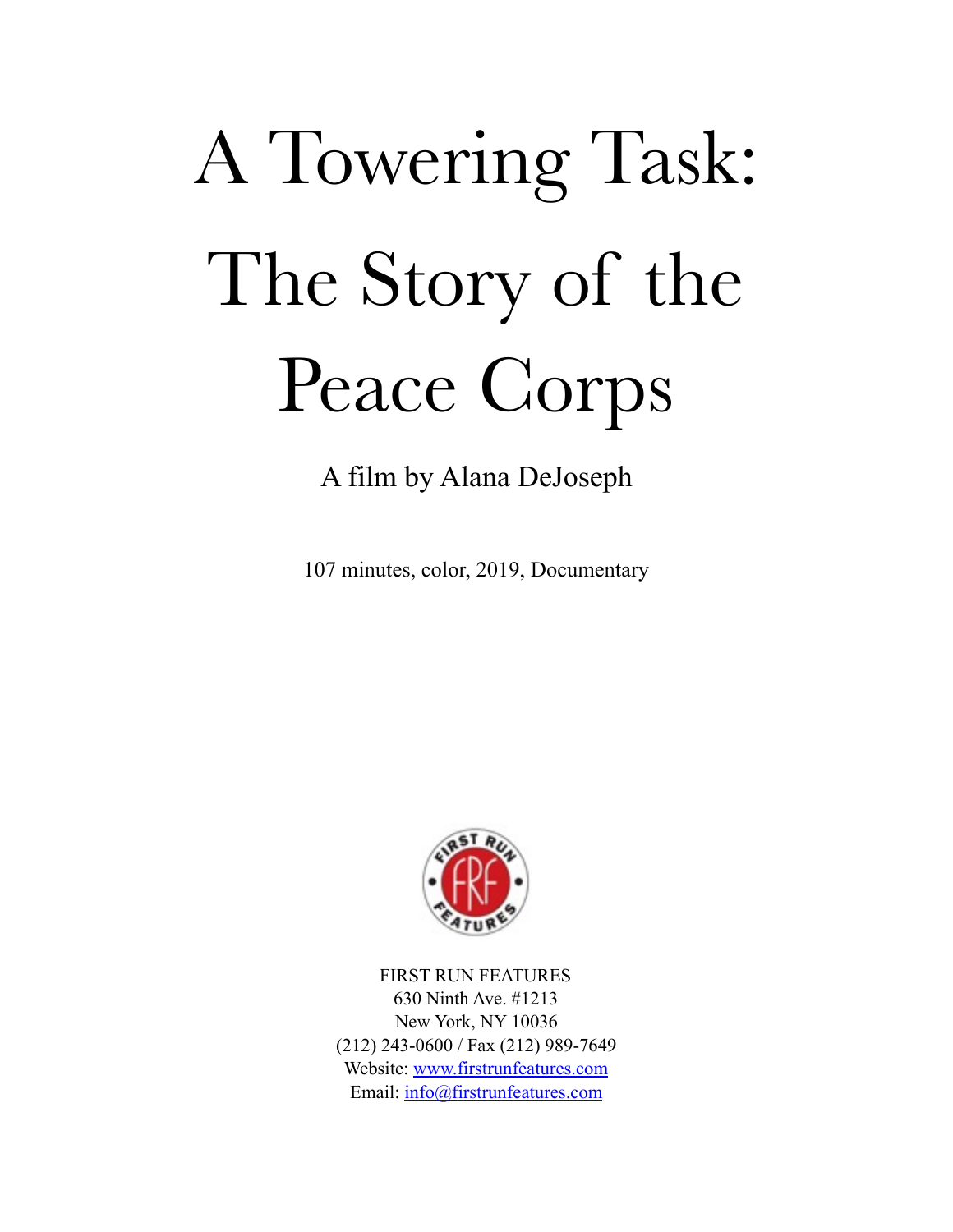## **Synopsis**

Narrated by Annette Benning, *A Towering Task* tells the remarkable story of the Peace Corps and takes viewers on a journey of how to experience the world.

In 1961, President John F. Kennedy gave young Americans the opportunity to become "global citizens" by creating the Peace Corps as an independent volunteer program in countries around the world. Since then, more than 200,000 Americans have traveled to more than 140 countries to carry out the organization's mission of international cooperation.

Today, Americans—young and old alike—still want to serve their country; current volunteers work at the forefront of some of the most pressing issues facing the global community.

Among the notable people who have either served as volunteers or worked as staff for the Peace Corps are: journalists Bill Moyers, Marco Werman, Maureen Orth, Peter Hessler and George Packer and Chris Matthews, Senators Jay Rockefeller and Chris Dodd, Congresswoman Donna Shalala and Congressmen Joe Kennedy and Christopher Shays, State Senator Jason Carter and his grandmother Lillian Carter, Ambassadors Vicki Huddleston and J. Christopher Stevens, Netflix founder Reed Hastings, novelist Paul Theroux, home improvement specialist Bob Vila, Hollywood director Taylor Hackford, and many more.

Directed by Alana DeJoseph, the documentary features indelible interviews of current and Returned Peace Corps Volunteers, current and former staff, scholars and journalists, community members and leaders around the world (including Presidents Jimmy Carter and Ellen Johnson Sirleaf). Remarkable archival materials and stunning footage from around the globe by cinematographer Vanessa Carr bring to life an agency that represents to the world the American idea. By expertly weaving together personal volunteer experiences with the political machinations of the time, screenwriter Shana Kelly provides viewers with a visceral experience of Kennedy's words "what together we can do for the freedom of man."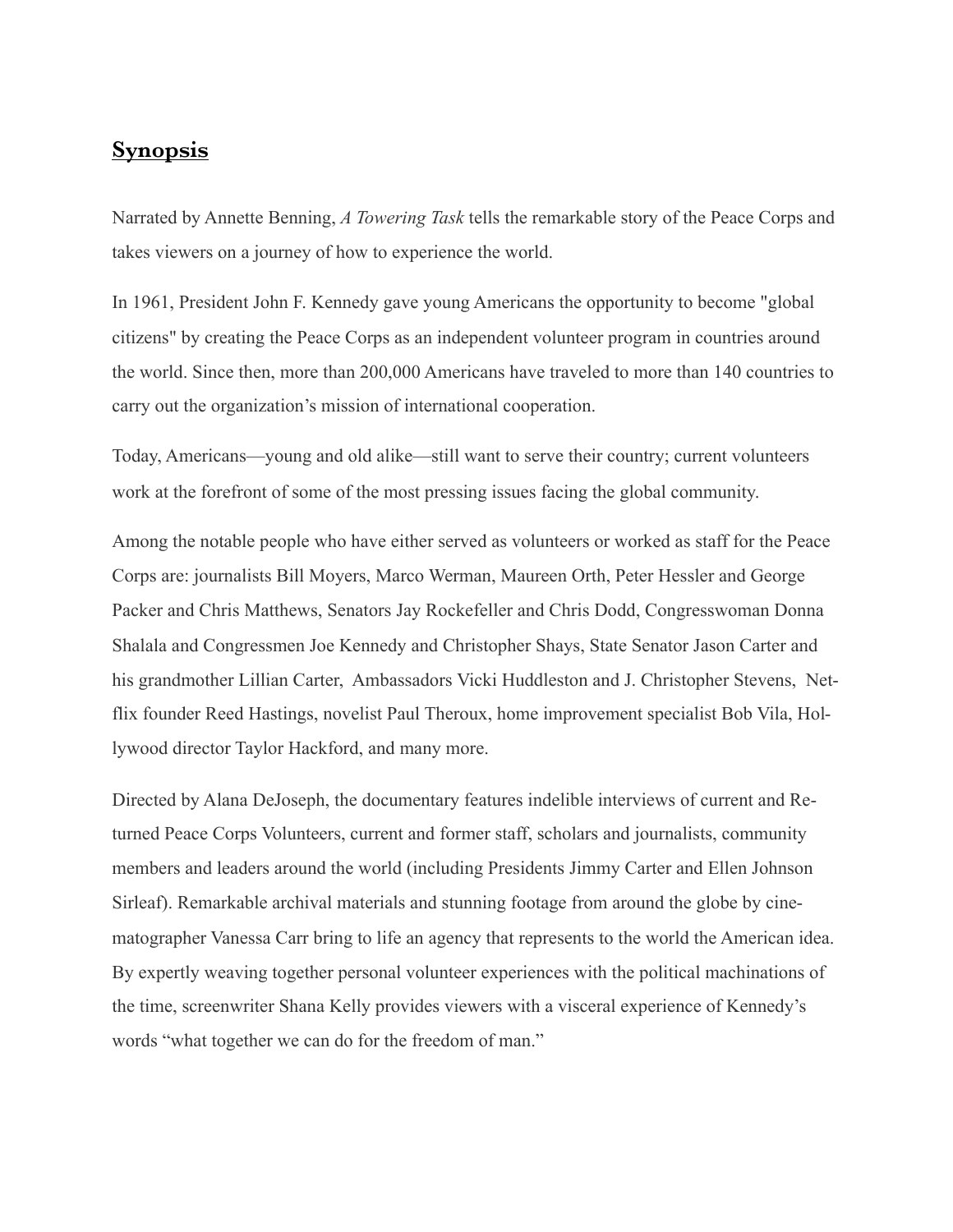In response to the current pandemic, in the first time in its history the Peace Corps has evacuated all Volunteers, and the future of the agency is in question. At a time when America is reevaluating its role in the world, the story of this uniquely American government agency takes viewers on a journey of what it means to be a global citizen.

## **Director's Statement**

When I was a Peace Corps volunteer in the early 90s, the experience of my two years in Mali, West Africa were deeply personal. I was not sure how much good I did, but I knew that my friends Bintu, Sali, and Mariatu would leave an imprint on my heart and a profound depth of understanding about a culture drastically different from the one I grew up in. I knew little about the Peace Corps' history and upon my return quickly got used to people not being able to relate to the stories of my own service.

My path took me into documentary video production, but it wasn't until I was in my 40s that I returned to pondering the Peace Corps as an agency. Americans were forgetting what it was or that the agency still existed. Voices of nationalism and American exceptionalism were growing stronger and while the concept of a global citizen or global citizenship was being bandied about like a marketing term, what that truly could mean seemed foggy to most.

I was fortunate to be part of the team that produced The Greatest Good, the definitive documentary about the history of the U.S. Forest Service. And so it became clear, that just such a documentary was needed about the Peace Corps. Not merely as a civics lesson about the agency's and with it America's history, but as an opportunity to use the Peace Corps as a lens on how America can show up in the world.

Never has it been more important for us to understand the rest of the world. And the story of the Peace Corps as an example of America as a true global citizen can help us forge a path forward as the world has to work together as a global community to solve global problems.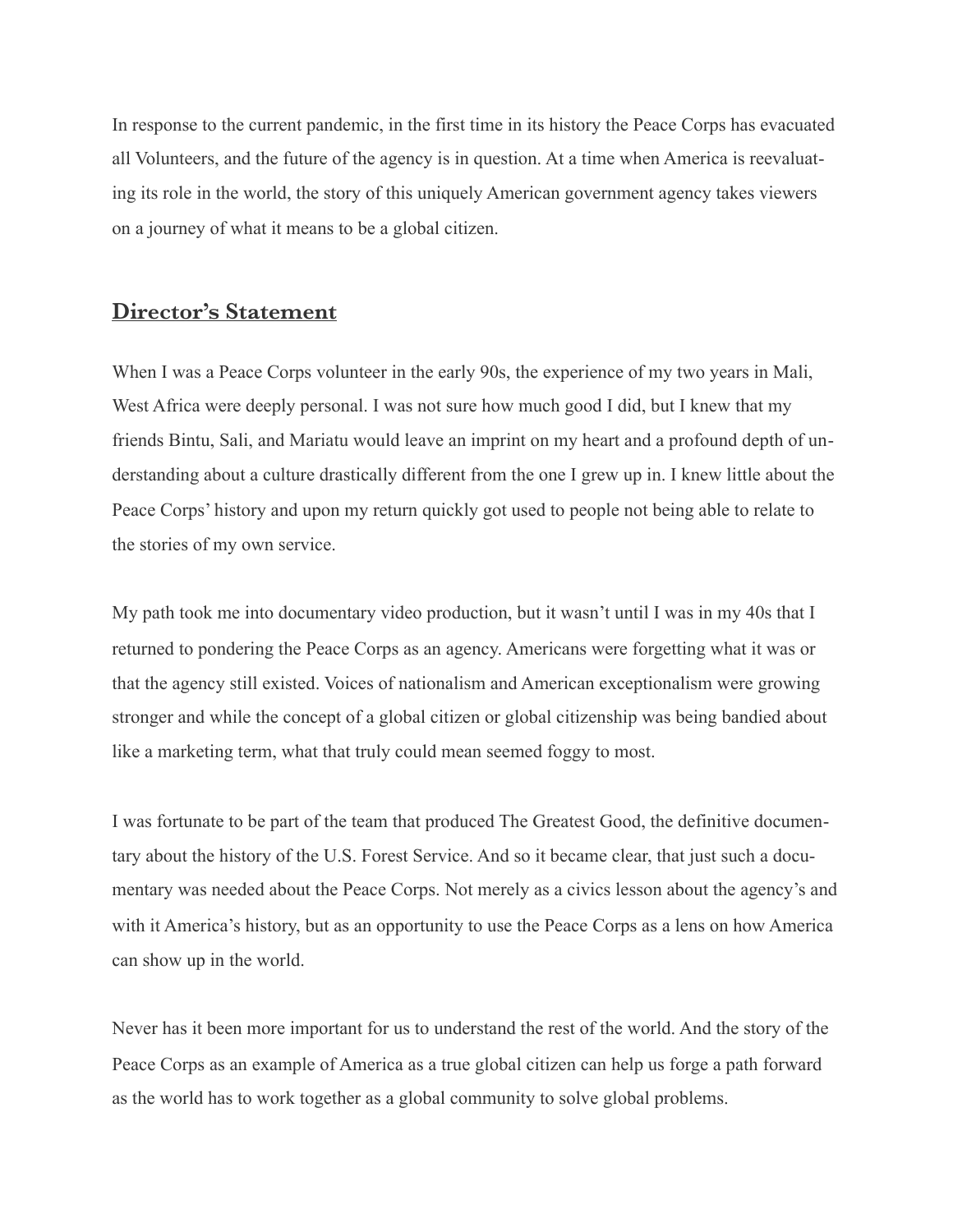## **Praise for** *A Towering Task*

"*A Towering Task* puts a human face on the Peace Corps - and makes sense of its history of idealism, improvisation, politics, and at times its failings. It is the most coherent and satisfying documentary I know of the Peace Corps, and I can't imagine a better one. For its truth and its scope, its arc is complete - from the germ of an idea to help the world, spoken late at night by JFK on his presidential campaign, to its execution later, an Act signed into law and carried out - thousands of young women and men leaving for remote places, to teach, to advise, to inspire - and to be inspired themselves by their work. The film is enlightening, too, for being in large part the portrait of a period when America was outward looking and uncynical and generous. It is impossible to imagine any politician - anyone at all - saying that today. But this film shows the roots of such idealism, which is why it is so enlightening and uplifting." - Paul Theroux, Travel Writer & Novelist

# **Frequently Asked Questions (FAQ's)**

The idea:

• When the team first started discussing the development of a historical documentary about the Peace Corps, the agency was nearly forgotten by the American public. "Oh is that still around?" was a common question. As production commenced nationalistic tendencies around the globe were on the rise and why and how America engages with the rest of the world became more and more of an urgent discussion. Seeing the U.S.'s history of diplomacy and peaceful global engagement through the lens of the Peace Corps, allows viewers a chance to re-conceptualize what America's relationship with the global community can be.

Interviews & resources: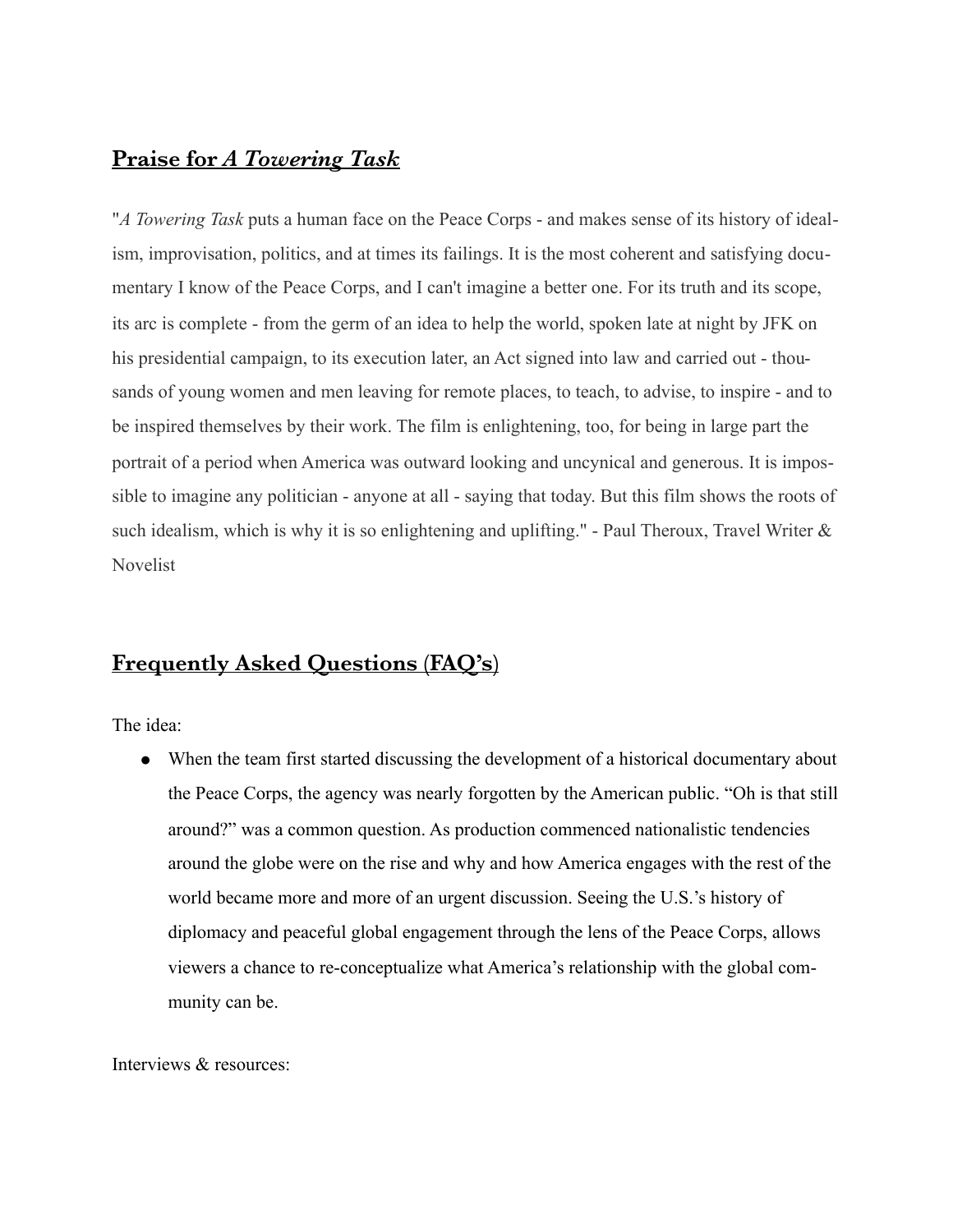- The documentary team has interviewed current and Returned Peace Corps Volunteers, current and former staff, scholars and journalists, community members and leaders around the world. Rare archival materials from the personal collections of Peace Corps Volunteers and from archives around the country and the globe visually transport viewers to the various eras and give them that first person experience
- Voices of the Peace Corps: [https://www.peacecorpsdocumentary.com/voices.](https://www.peacecorpsdocumentary.com/voices)

The goals:

- To reintroduce America to one of its most overlooked and yet most internationally impactful government agency when the U.S. needs to understand the world more than ever.
- To catalyze dialogue about what it means to be an American, both in the U.S. and as part of a broader global community.

## **Learn More, Follow & Support**

Official Website: <https://www.peacecorpsdocumentary.com/> Email list sign-up (MailChimp): <http://eepurl.com/b3Y0W5> Social Media -

- Twitter:  $@$ ToweringTask
- Facebook: <https://www.facebook.com/AToweringTask/>
- Instagram:<https://www.instagram.com/atoweringtask/>

Donate: <https://www.peacecorpsdocumentary.com/donate>

## **Filmmaker & Crew Biographies**

## **Alana DeJoseph, Director**

Alana DeJoseph has worked in video and film production for over 30 years. She has worn many hats as producer, director, videographer, and editor, but her heart has always been in documen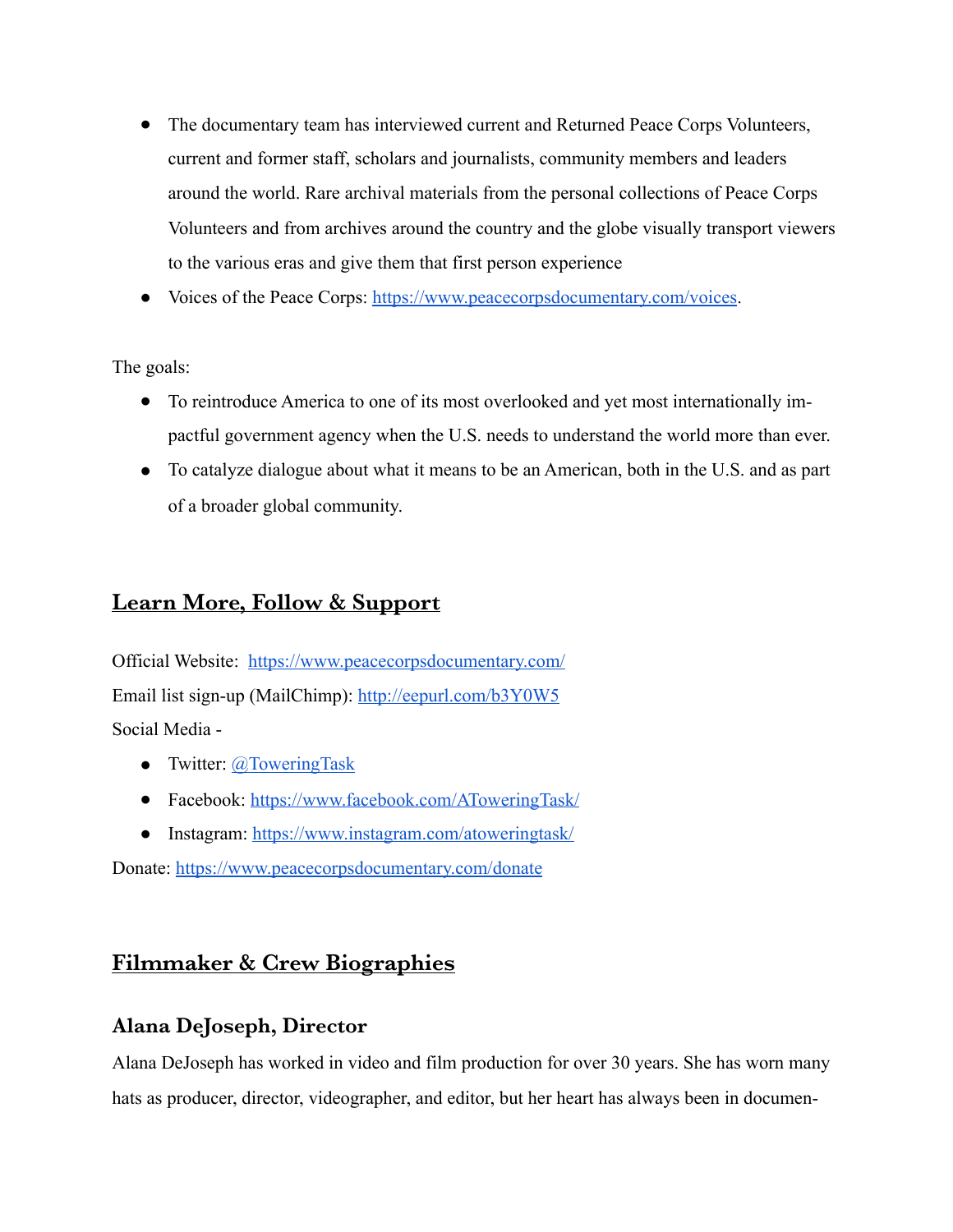taries. Between 2003 and 2005, she was associate producer of the PBS documentaries *The Greatest Good* (about the U.S. Forest Service) and *Green Fire* (about conservationist Aldo Leopold). *The Greatest Good* appeared at 15 film festivals with screenings in 35 states, winning numerous awards, including the CINE Golden Eagle Award and finalist designation for the Annual Telly Awards. Green Fire appeared in 29 festivals from Colorado to India and New Zealand. Still airing on public television, it was awarded an EMMY, Telly Awards Bronze and a CINE Golden Eagle Award, among others.

Being a Returned Peace Corps Volunteer herself, she couldn't help but think that just such an indepth, comprehensive documentary was needed for the Peace Corps. Alana says: "In a time when the American public either has a very antiquated notion of the Peace Corps,informed by an almost mythological awe of the 60s, or is not even aware that the agency still exists, it is high time to bring this unique organization back into the public discourse, to raise the level of the discussion from quaint to crucial."

#### **Dave Steinke, Associate Producer**

Associate Producer Dave Steinke has worked for ABC, as well as NBC and ABC television affiliates in Colorado and Texas. He ran the Creative Services department of the US Forest Service's Rocky Mountain Region directing all aspects of the department. He co-produced the two-hour documentary film, The Greatest Good, which has been broadcast the past eleven years more than 8,000 times on Public Television across the country. The international version of the show was released in eight languages. In 2011 he co-produced *Green Fire: Aldo Leopold and a Land Ethic for our Time.* 

#### **Shana Kelly, Screenwriter**

As a writer, editor, and literary agent for over 19 years, Shana has developed numerous projects including fiction and non-fiction stories, plots for television and books, and dramatic arcs that tell strong stories of complex subjects.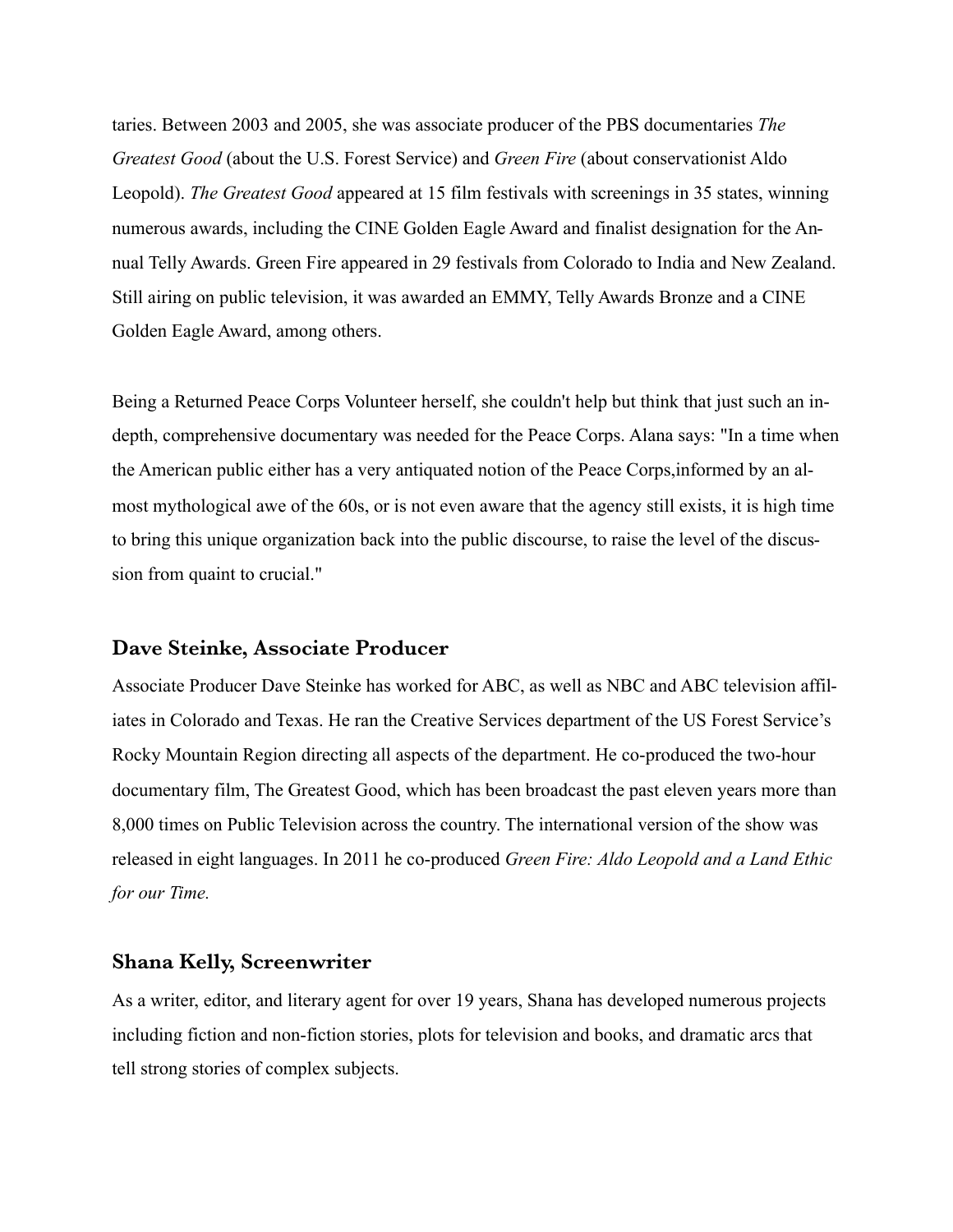#### **Annette Bening, Narrator**

Annette Bening is a celebrated actor across the stage and screen. She will next star in *GEORGE-TOWN, HOPE GAP* and *THE REPORT*. Past film credits include *CAPTAIN MARVEL, THE SEAGULL, FILM STARS DON'T DIE IN LIVERPOOL, 20TH CENTURY WOMEN, THE KIDS ARE ALRIGHT, MOTHER AND CHILD, BEING JULIA, AMERICAN BEAUTY, THE AMERI-CAN PRESIDENT, MARS ATTACKS!, RICHARD III, LOVE AFFAIR, BUGSY, THE GRIFTERS, VALMONT, POSTCARDS FROM THE EDGE*, and *THE GREAT OUTDOORS*. On stage, Bening will next star in the Broadway revival *ALL MY SONS.* Past theater credits include *HAVE A NICE DAY; KING LEAR; RUTH DRAPER MONOLOGUES; THE CHERRY ORCHARD; TALKING HEADS; HEDDA GABLER;* and *MEDEA*. Bening received a Tony Award nomination and won the Clarence Derwent Award for Outstanding Debut Performance of the Season for her role in *COASTAL DISTURBANCES.* 

#### **Vanessa Carr, Director of Photography**

As documentary director and cinematographer specializing in véritéstyle shooting Vanessa has shot for Al Jazeera, Frontline, HBO, New York Times Op-Docs, Showtime and PBS. From supermax prisons to drag bars, with extensive experience in international videography, she has a passion for outsider stories and complex subject matters.

#### **Joe Shaffner, Publicity**

Joe served in the Peace Corps from 2005-2008 in Uzbekistan and Suriname. He was a health education volunteer in Uzbekistan before that program closed early. He went on to Suriname, where he served for two years as a community economic development volunteer, followed by a year as Volunteer Leader. He spent his final year also supporting UNICEF in developing an education pilot program.

Joe currently works as the Senior Communications Specialist for the International Center for Research on Women (ICRW). Prior to that and for 2 ½ years, Joe served in a consulting role as a Marketing, Communications & Business Development Specialist with organizations like the